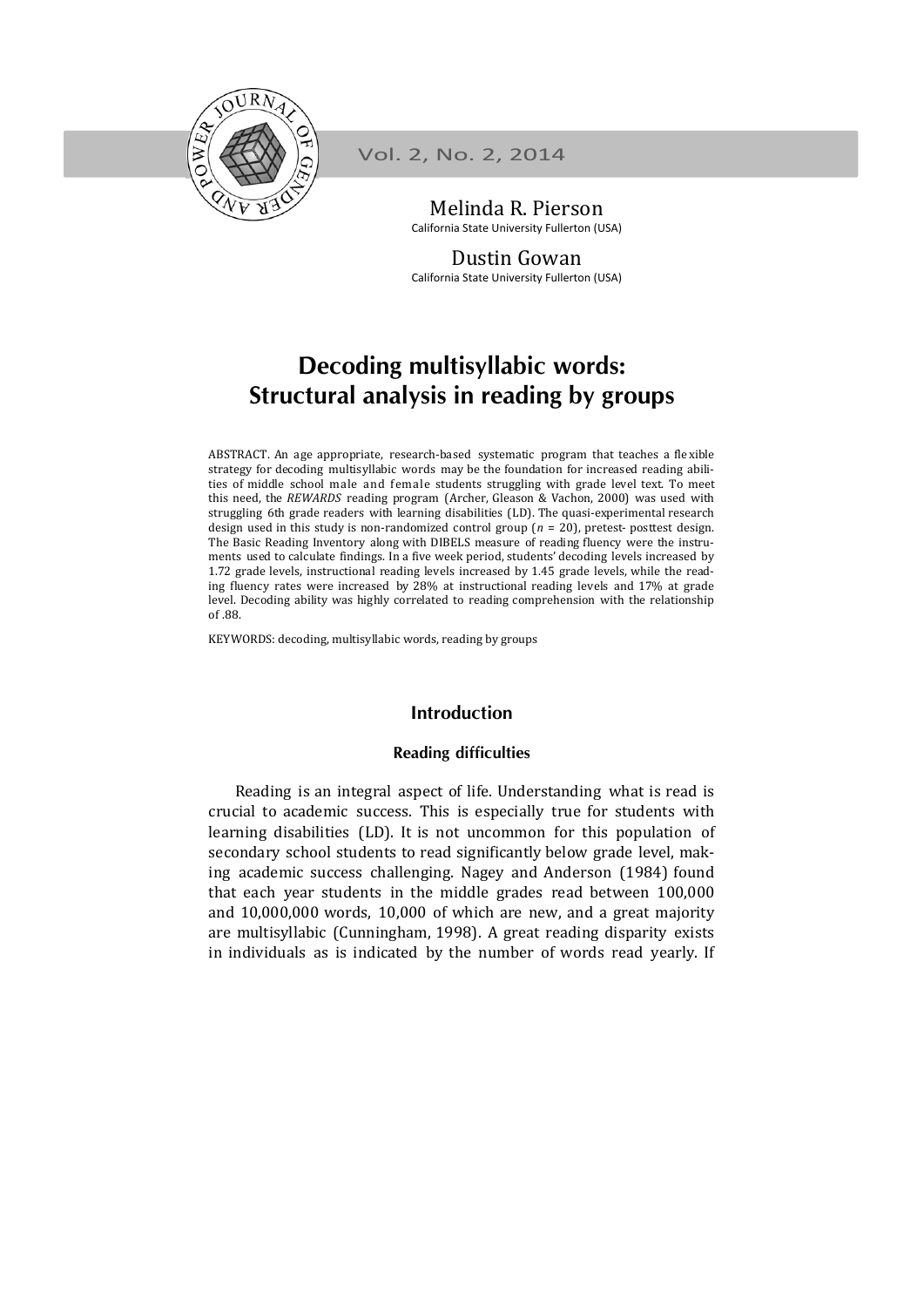reading deficits are not remediated, the disparity between the proficient and poor will continue to increase. This is known as the "Mathew Effect" in reading; it applies to students with LD as the example of "the poor get poorer" (Stanovich, 1986, p. 382).

The impact of this disparity on the self-esteem of poor readers affects their likelihood of completing high school while increasing the likelihood of these students exhibiting challenging behavior (Juel, 1996). Seventy-five percent of unemployed adults and 60% of prison inmates are illiterate (Orton Dyslexia Society, cited in Fuchs et al., 1991). Twenty-five percent of adults cannot read directions on a prescription, or decode a note sent home from school—they are functionally illiterate. Illiteracy figures are even more staggering for adults with LD with estimates as high as 73% (Riley, 1996). These statistics should inspire educators to find the most effective methods for promoting students' reading development.

Difficulties have emerged with the traditional approach to teaching decoding. Decoding strategies are usually confined to primary grades and limited to monosyllable words. Although most readers implicitly learn how to apply these strategies to longer words, students with LD often need explicit instruction (Carnine, Silbert & Kameenui, 1997). Older students have been taught strategies which are based on complicated syllabication rules or that prescribed rote learning of common phonogram patterns. Canny and Scheiner (1976) state that "neither instructional approach led to improved decoding performance" (p. 123). These syllabication rules, which emphasized consonant combinations and locations, placed little value on vowel sounds. The ability to divide words into dictionary syllables neither proved to be an indication of reading ability nor was reading ability even related to this skill. Canny and Schreiner (1976) suggest a more flexible approach for word division needed to be explored in the classroom.

Therefore, an age appropriate, research-based systematic program that teaches a flexible strategy for decoding multisyllabic words is the foundation for increased decoding, reading fluency and comprehension abilities of secondary school students struggling with grade level text (Archer, Gleason & Vachon, 2003). *Reading Excellence: Word Attack and Rate Development Strategies* or *REWARDS* is designed for this population (Archer, Vachon & Gleason, 2000). The purpose of this study is to determine if *REWARDS* is a valid means of increasing the decoding, reading fluency, and reading comprehension skills of 6th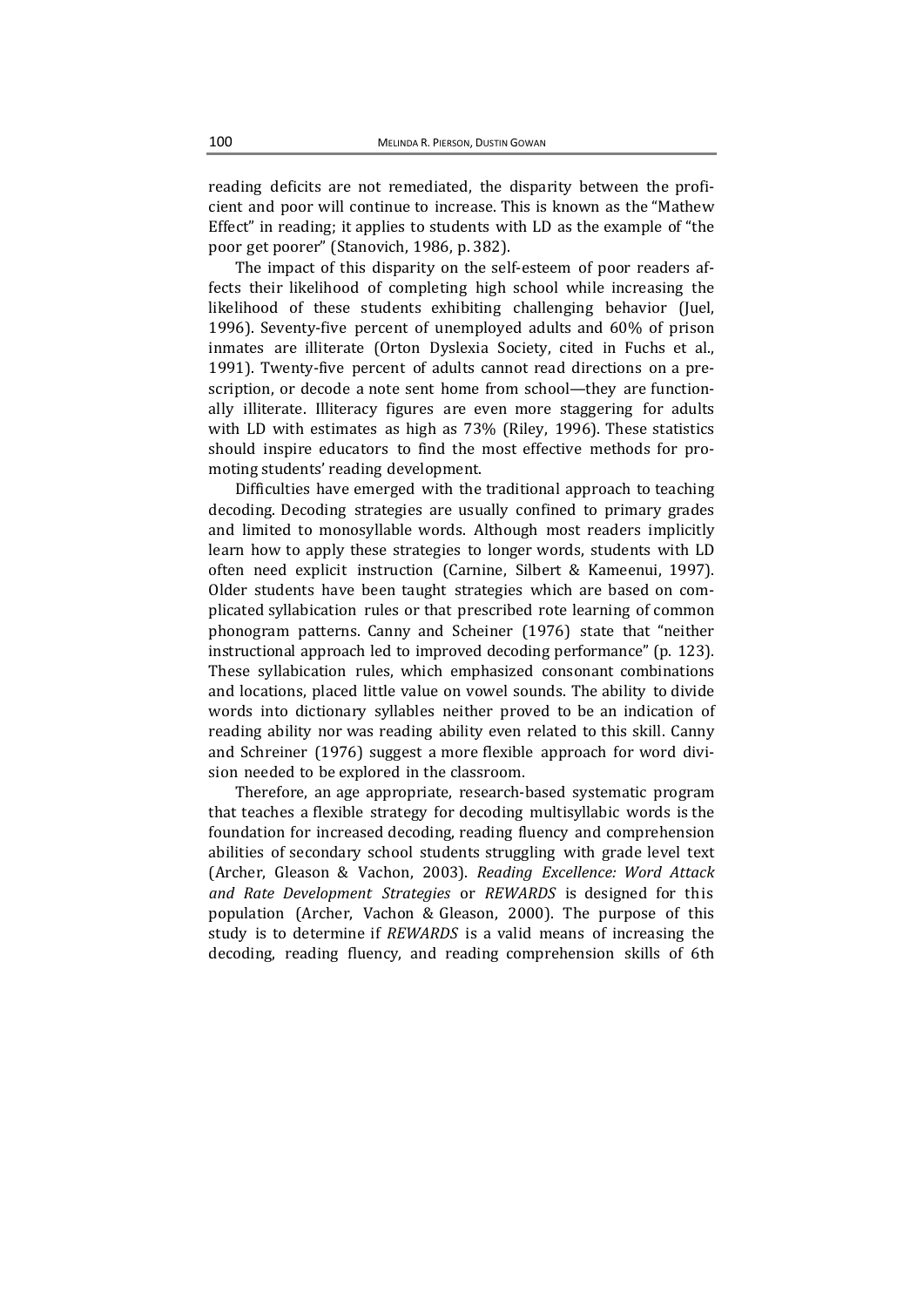grade boys and girls with LD. Another question was to determine the relationship between decoding skills and reading comprehension ability for the students in this study.

## **Reading research**

The ultimate purpose of reading is comprehension (Stanovich, 1991) or understanding what has been read. In order to increase reading comprehension, fluency must be attained. Fluency is the ability to read with speed, accuracy, and expression. Accuracy and speed are increased by improved word recognition skills. Word recognition refers to linking the printed representation of a word with its meaning. Decoding is translating printed words into a representation similar to oral language, and thus decoding facilitates word recognition (Carnine, Silbert & Kameenui, 1997; Stanovich, 1991). Therefore, it becomes obvious that if students cannot read grade level materials because of decoding difficulty, they will be unable to read with fluency or comprehend much of what they read.

#### **Decoding instruction research**

Decoding has generally been taught through phonics. Phonics instruction is a means of teaching reading that stresses the acquisition of lettersound correspondences and their use in reading and spelling (National Reading Panel [NRP], 2000). Phonics instruction is built upon the assumption that students are aware that spoken words are made from discrete speech sounds, or phonemes. Once this awareness is developed and students are able to manipulate sounds within words, the alphabetic principle is applied (Adams, 1999). The alphabetic principle states all phonemes in oral language have corresponding symbolic representations known as letters (Carnine, Silbert & Kameenui, 1997). Reading programs that are based on explicit direct instruction in the alphabetic principle have shown great advantages when working with at-risk children in preventing reading failure (Foorman et al., 1998).

The NRP's (2000) meta-analysis revealed five major categories of phonics instruction. Analogy phonics teaches students to compare unfamiliar words to words students already know. An example of phonics by analogy begins by recognizing that the rime or final segment of an unfa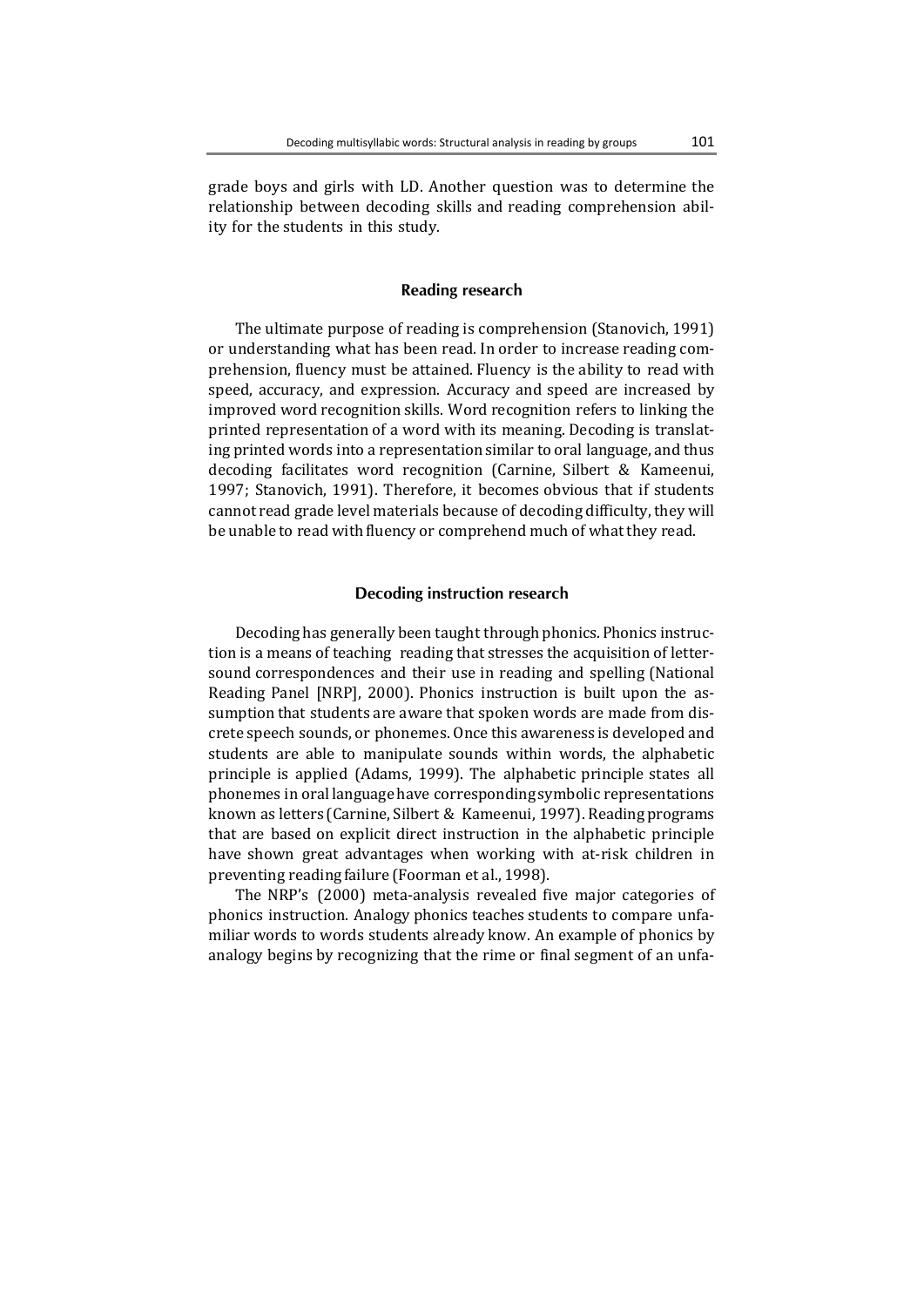miliar word is similar to one that is familiar then by blending the known rime with the new word's onset or initial word portion. The analytic phonics method teaches students to analyze letter-sound relations in previously learned words. The purpose of this method is to avoid pronouncing sounds in isolation. Analytic phonics may be practiced by drawing a struggling student's attention to a vowel sound in a known word and then by applying it to a new, unknown word. Embedded phonics incorporates phonics instruction into text reading. This implicit method relies on incidental learning. Phonics is also taught through spelling lessons. This teaches students to segment words into phonemes and select letters for those phonemes (spelling phonetically). The final method is known as synthetic phonics instruction. This method is based on the idea that students should be taught explicitly to convert graphemes into phonemes and then blend the phonemes into recognizable words. The NRP found that synthetic phonics programs which emphasized direct instruction enhanced children's success in learning to read. Systematic synthetic phonics instruction is significantly more effective than other phonics instruction methods for students with learning disabilities and students who are low-achieving.

As students' word recognition skills increase, they are able to use patterns and analogy to decode—most decoding is performed by finding familiar patterns in words; the patterns are often morphemes—root words, suffixes, and prefixes (Cunningham & Cunningham, 2002). English is a morphologically connected language and it is estimated that for every word you know, you can quickly learn between six and seven other words sharing the same morpheme (Nagy  $&$  Anderson, 1984). The problem struggling readers possess is that the partitioned units within words they process are too small; poor readers pronounce unfamiliar words by individual sounds with occasional blends, and as the units of recognition are increased, reading changes to a more holistic process that leads to automaticity (Samuels, LaBerge  $&$  Bremer, 1978). Eve movement studies indicate that the human brain recognizes known patterns with words (Rayner & Pollatesk, 1989) and direct instruction of patterns within words may be the answer to the ever increasing multisyllabic word reading (Cunningham, 1998).

Structural Analysis teaches students to decode multisyllabic words through the recognition of root words, prefixes, and suffixes (Carnine, Silbert & Kameenui, 1997); thus, increasing the size of the units processed in multisyllabic words. It is a flexible strategy rather than a set of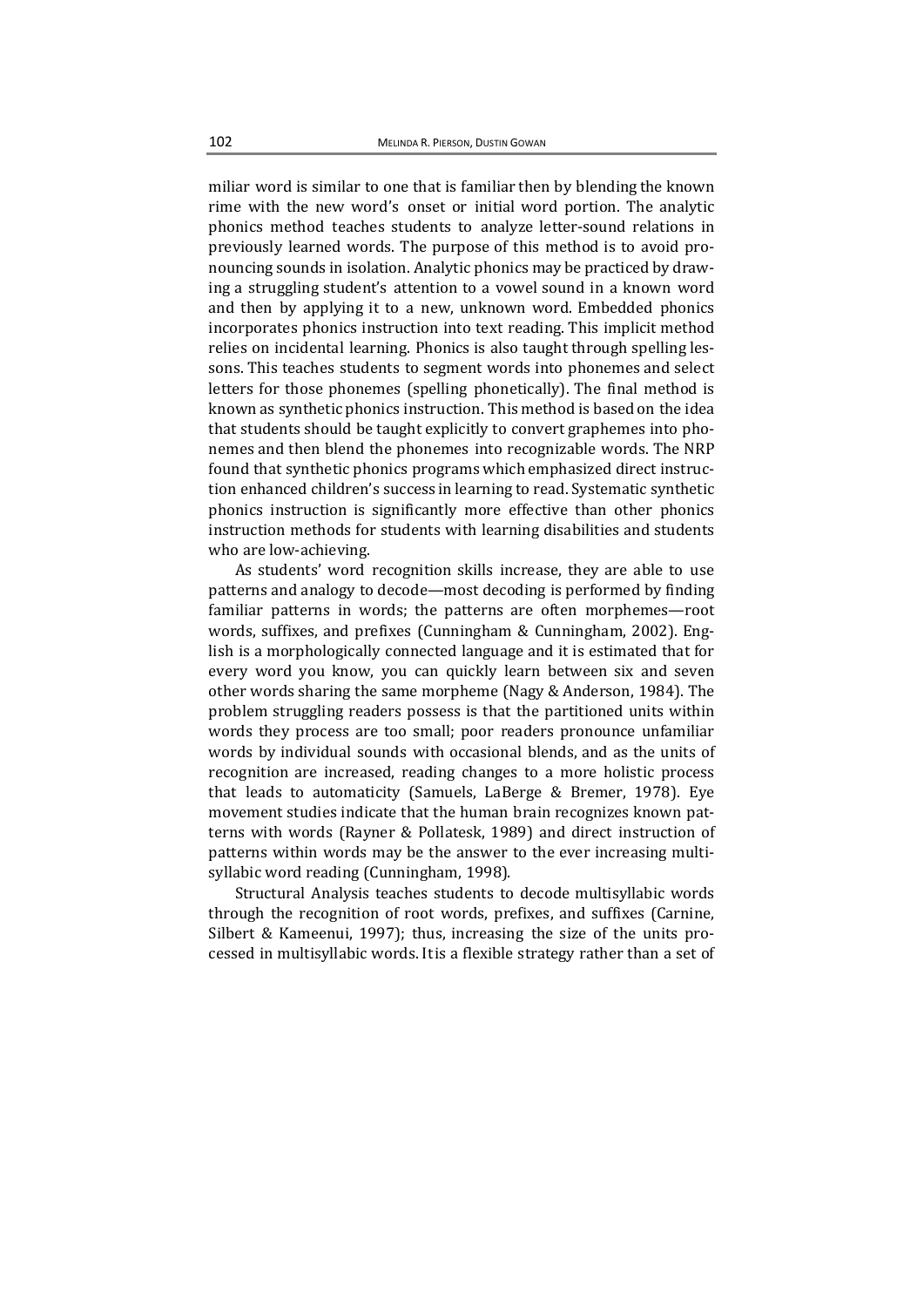fixed rules to memorize, and this strategy flexibility leads to a greater likelihood of generalization (Lenz & Hughes, 1990). Students' reading errors were reduced when they were instructed in a structural analysis based strategy (Lenz & Hughes, 1990). The promise of enhanced reading ability provided by such programs is great for students with learning disabilities in secondary schools who are unable to effectively read multisyllabic words, and therefore sacrifice their level of reading comprehension and limit academic success. One such program is entitled *REWARDS* (Archer, Vachon & Gleason, 2000). It is a short-term intervention that teaches struggling readers a flexible decoding strategy to read longer words which contain most of the meaning in text. *REWARDS* also focuses on fluency instruction.

## **Research validation of REWARDS**

In recognition that 74% of students with reading disabilities in third grade continue to have significant reading challenges in ninth grade (Lyon, 1995), *REWARDS* provides systematic instruction in decoding. As Moats (2001) stated, secondary students need systematic instruction in age appropriate material in order to remediate reading discrepancies. *REWARDS* uses careful wording in its scripted delivery as to not offend the sensitivities of this population of adolescents. The importance of this characteristic is self-apparent to anyone who has worked with this population of students.

## **Phonics instruction**

In order for phonics material to be effective, it must be systematic with direct-instruction (Swanson, 1999). *REWARDS* is intensive in its level of direct instruction. It carefully teaches the preskills to the decoding strategy before introducing it in total. Students are given direct instruction in diphthongs, referred to as "vowel combinations," and extensive review opportunities are provided. A review of vowel sounds is provided and common confusion is eliminated that results from naming vowel phonemes "short" and "long" because vowel sounds are the same length. Therefore, a vowel's two phonemes are referred to as the vowel's "sound" and "name." All vowels are then practiced in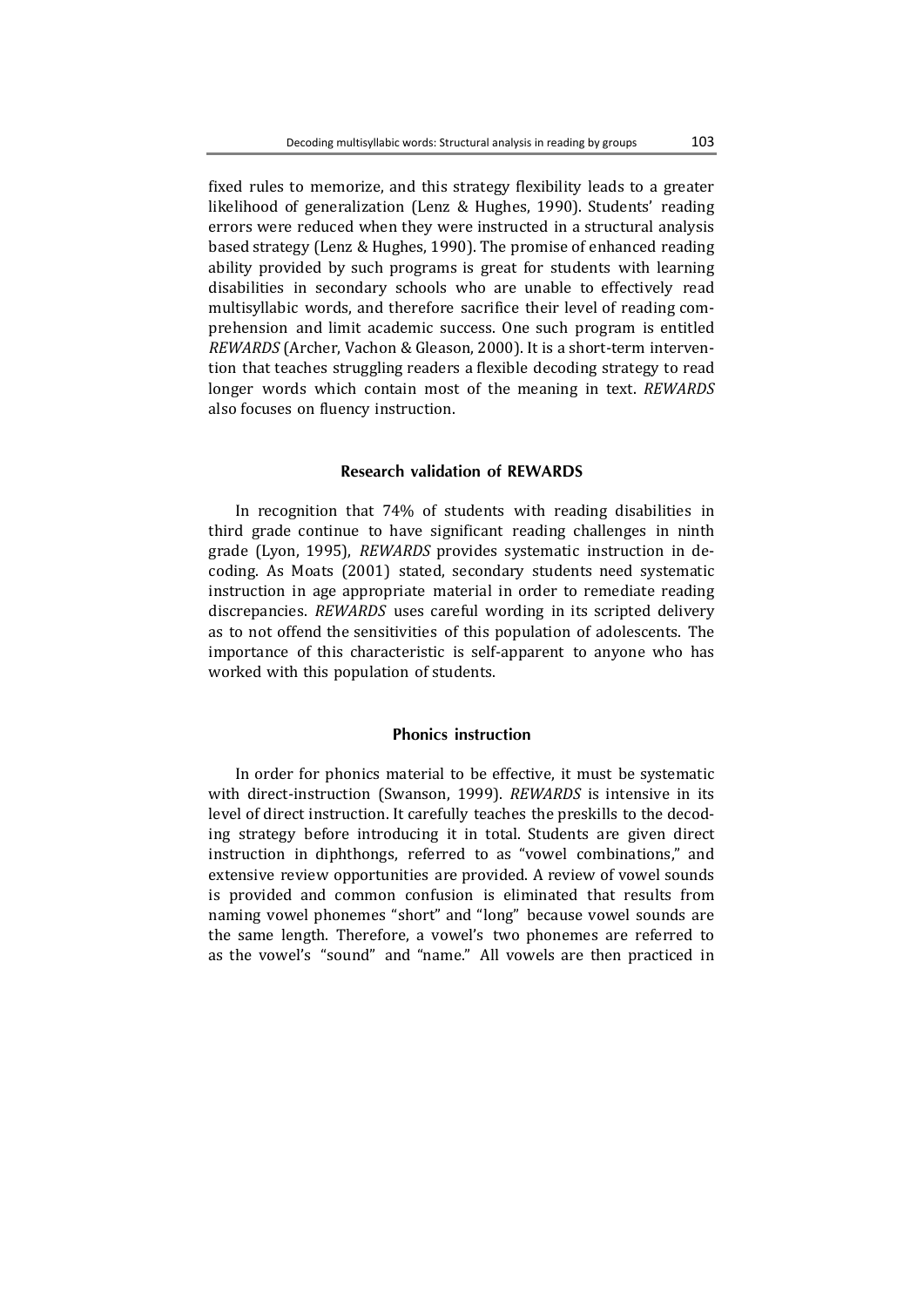"word parts" that are common portions of larger words students are likely to encounter during future reading.

Students with reading disabilities are more likely to mispronounce affixes and disregard large portions of letter information, and are four times more likely to omit syllables (Sheflebine & Callhoun, 1991). *RE*-*WARDS* provides direct instruction in common prefixes and suffixes. These are introduced in small number and reviewed daily. This critical component was proven essential because it provides students with alternative decodable chunks, or visual patterns, within multisyllabic words (Sheflebine, 1990). Cunningham (1998) found that by teaching 50 words with the most common affixes, it would give struggling readers access to over 800 other words. Explicit direct instruction in prefixes and suffixes may provide students access to thousands of words previously unreadable to them. Students are then given practice opportunities to identify these affixes in words and taught that not all words have "beginning" or "ending" word parts.

Oral activities which provide students the opportunity to blend syllables are provided. Syllables are first presented by the teacher at a slow pace and then by asking students "What word?" Opportunities are provided for students to find alternative pronunciations for mispronounced words. Sheflebine (1990) indicates the importance of finding alternative pronunciations until a match was found in their own lexicon. This corrective procedure is practiced daily with whole group choral response to eliminate isolating individual students who make miscues. Intermediate-age students with learning disabilities made significant gains on multiple measures of word recognition when a "partby-part" decoding strategy was given for four weeks and involved students drawing loops under pronounced syllables (Archer, Vachon & Gleason, 2003). *REWARDS* expands on this strategy having students circle prefixes, then by circling suffixes, and by underlining vowel graphemes in the remaining section of the multisyllabic word. Students sound out the middle portion (knowing that for each vowel sound, there is one word part or syllable), then pronounce the parts in sequence, which finally leads to saying the word and accessing it from their lexicon making it a "real word." Without the ability to decode multisyllabic words, students will not read with adequate fluency and thus not gain access to the meaning of what is being read. Therefore, increasing reading fluency is a critical aspect of improving the decoding skills of older students with learning disabilities.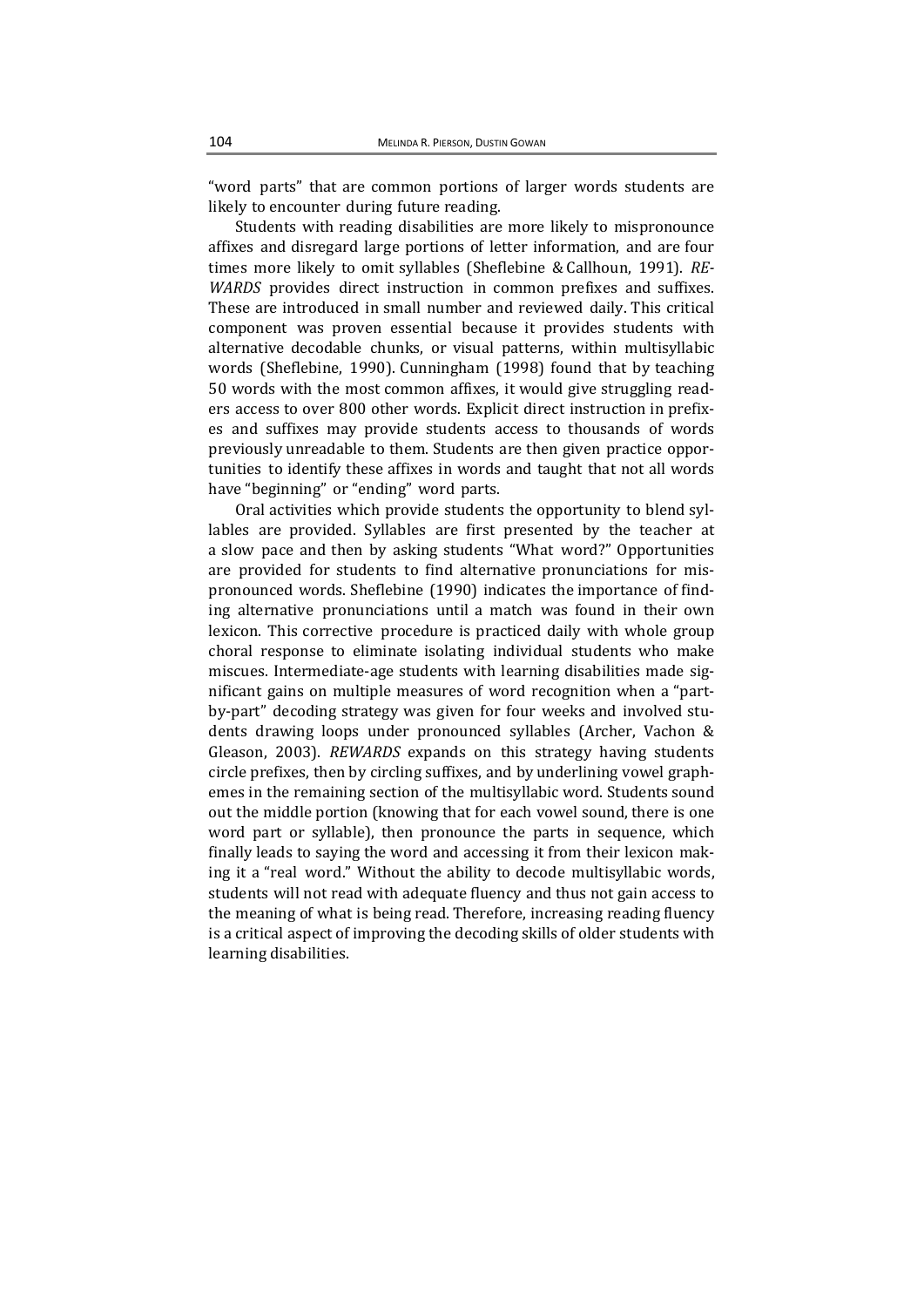#### **Reading fluency research**

Someone who reads fluently gives little conscious attention to decoding (Meyer & Felton, 1999). Struggling readers give much of their finite cognitive resources to decoding, and thus often miss the meaning of what has been read (LaBerge & Samuels, 1974). Reading becomes a laborious task to be avoided; thus, struggling readers who are most in need of daily reading practice experience delays in the development of automaticity (Moats, 2001). They are more likely to perform preferred activities such as watching television rather than completing homework assignments, possibly due to experienced difficulties in reading fluency (Archer, Gleason & Vachon, 2003). Therefore, struggling readers require frequent structured fluency practice incorporated into their academic lives to decrease the Mathew Effect in reading and increase overall academic success.

Reading practice is generally recognized as an important contributor to fluency. Guided oral reading encourages students to read passages orally with systematic, explicit guidance and feedback from the teacher. Guided oral reading is a way for teachers to effectively model reading with proper rate, pronunciation, and prosody in small group settings as listening to good models of fluent reading, students learn how a reader's voice can help text make sense (Kuhn & Stahl, 2003). The NRP (2000) concluded that guided oral reading procedures that included guidance from teachers, peers, or parents had "a significant and positive impact" on word recognition, fluency and comprehension across a range of grade levels  $(p. 12)$ .

Passage reading is incorporated into *REWARDS* as it provides the opportunity for fluency building. Guided reading practiced in isolation may fail to provide the needed reading practice for struggling secondary students. Thus, *REWARDS* advocates the use of choral reading in which students read the passage simultaneously with the teacher in unison as this insures greater participation, and allows for increased practice opportunities (Rasinski et al., 1994). The cloze method is also suggested: the teacher reads the passage aloud and pauses periodically, cuing students to respond chorally to the next word; this is a useful way to monitor student participation. Partner reading is also suggested as it allows students additional repeated readings with a peer. Fuchs et al. (2001) found that the use of partner reading significantly improved reading fluency scores on multiple measures for struggling readers.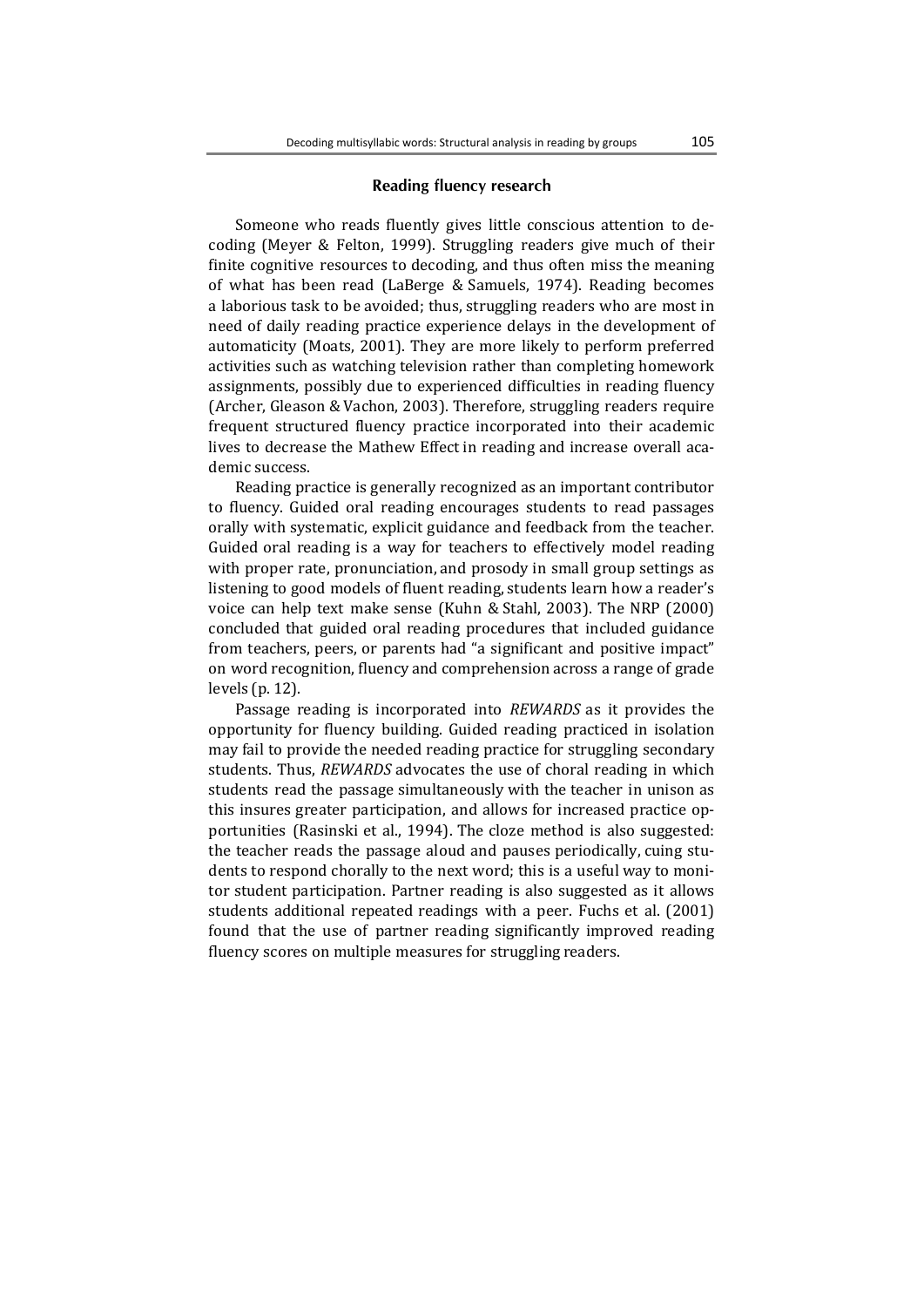Samuels (1979) concluded that some students were not building fluency when reading orally because they seldom had the opportunity to read any selection more than once. Effective repeated reading procedures contain two components:  $(1)$  they provide students with many opportunities to practice reading, and  $(2)$  they provide students with guidance in how fluent readers read insuring feedback to increase awareness and correction of their mistakes (Osborn & Lehr, 2003). This guidance and feedback can come from peers, parents or teachers (NRP, 2000). *REWARDS* advocates the use of repeated readings in passage reading sections to improve fluency. After the teacher models fluency through choral reading or the cloze method, the students are given a one minute individual practice. Next, the students separate and partner read, providing one another feedback on miscues. Pairs should include a relatively high and low reader. After several practice sessions, students exchange books and read for one minute, each in turn underlining any miscues of the other. This final reading is used to determine the Words Correct per Minute (WCM). Fluency scores are graphed providing students visual representations of progress.

#### **Research summary**

The ultimate purpose of reading instruction is to improve reading comprehension. If students have difficulty with decoding, these skill deficits need to be addressed to bridge the growing reading disparity. Decoding has been addressed through various methods, but to maximize effectiveness, initial phonics instruction should be systematic and synthetic. Once students word recognition skills are improved, phonics instruction based on analogy which provides direct instruction in morphemes is beneficial. Structural analysis teaches students to decode multisyllabic words through the recognition of root words, prefixes, and suffixes. *REWARDS* teaches a flexible strategy based on structural analysis to decode multisyllabic words and provides exercises designed to increase reading fluency. However, despite the fact that this program is based on research validated principles, there are no independent studies validating the outcomes of a 1.5 grade level increase as stated by the authors of *REWARDS* (Archer, Gleason & Vachon, 2003). Therefore, it is hypothesized that the *REWARDS* intervention will increase sixth grade students with learning disabilities decoding levels, which will lead to increased reading fluency, and overall gains in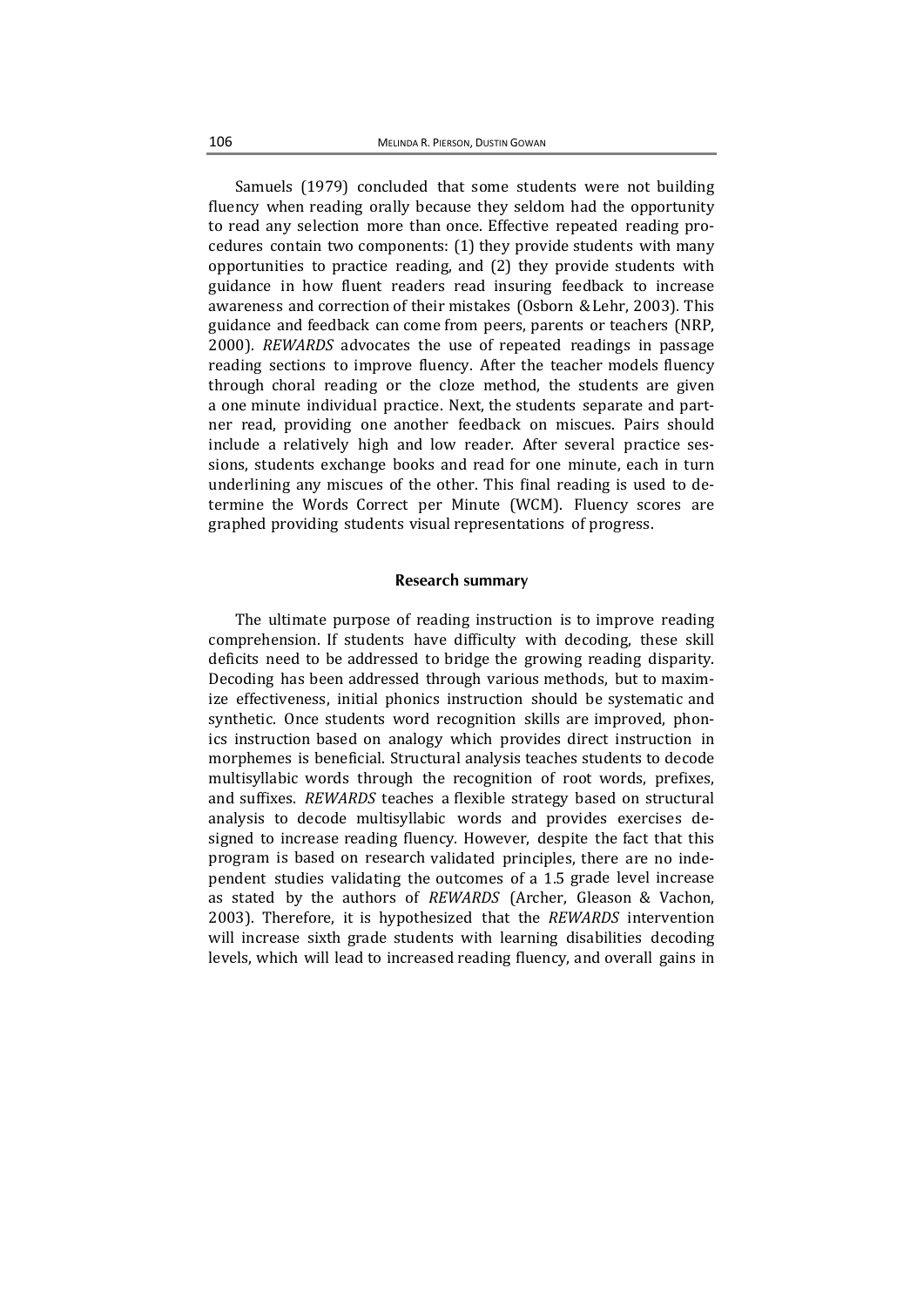reading levels of 1.5 grades. It is also predicted that there is a strong correlation between decoding and reading comprehension. The null hypothesis is that *REWARDS* will not lead to significant gains in decoding, reading fluency, or overall reading levels of 6th grade students with learning disabilities and that there is no significant relationship between decoding skill levels and reading comprehension.

## **Methodology**

The middle school from which the student participants were selected was located in a lower middle-class neighborhood in the suburbs of Los Angeles, California. The student body was comprised of approximately 1,200 students with 83% Hispanic, 12% white non-Hispanic, 3% Asian, and 2% from various other racial and cultural backgrounds. The school was selected due to the investigator's access to its students enrolled in special education. Permission from the principal and parents of participating students was acquired to collect data from an intervention already in use. The purpose of the study was described to the administration and parents as the validation of a district-endorsed reading intervention taught by the researcher to students with special needs during the spring of 2004. Data would be collected on students who had participated in the intervention and would include decoding levels, reading fluency, and reading comprehension scores.

#### **Participants**

The convenience sample consisted of 22 6th grade students who were part of the researcher's caseload of special education students in a Resource Specialist Program (RSP) who had participated in the intervention. Of these students, 20 consent forms were obtained. The students qualified for Special Education Services under state and federal requirements and all had Individualized Education Plans (IEP) with objectives in the area of reading.

The participants' ethnic and racial backgrounds were representative of the school's overall population; 80% of the population was Hispanic, and 20% was White, non-Hispanic. The sample consisted of 11 boys and 9 girls—all of whom were designated with LD.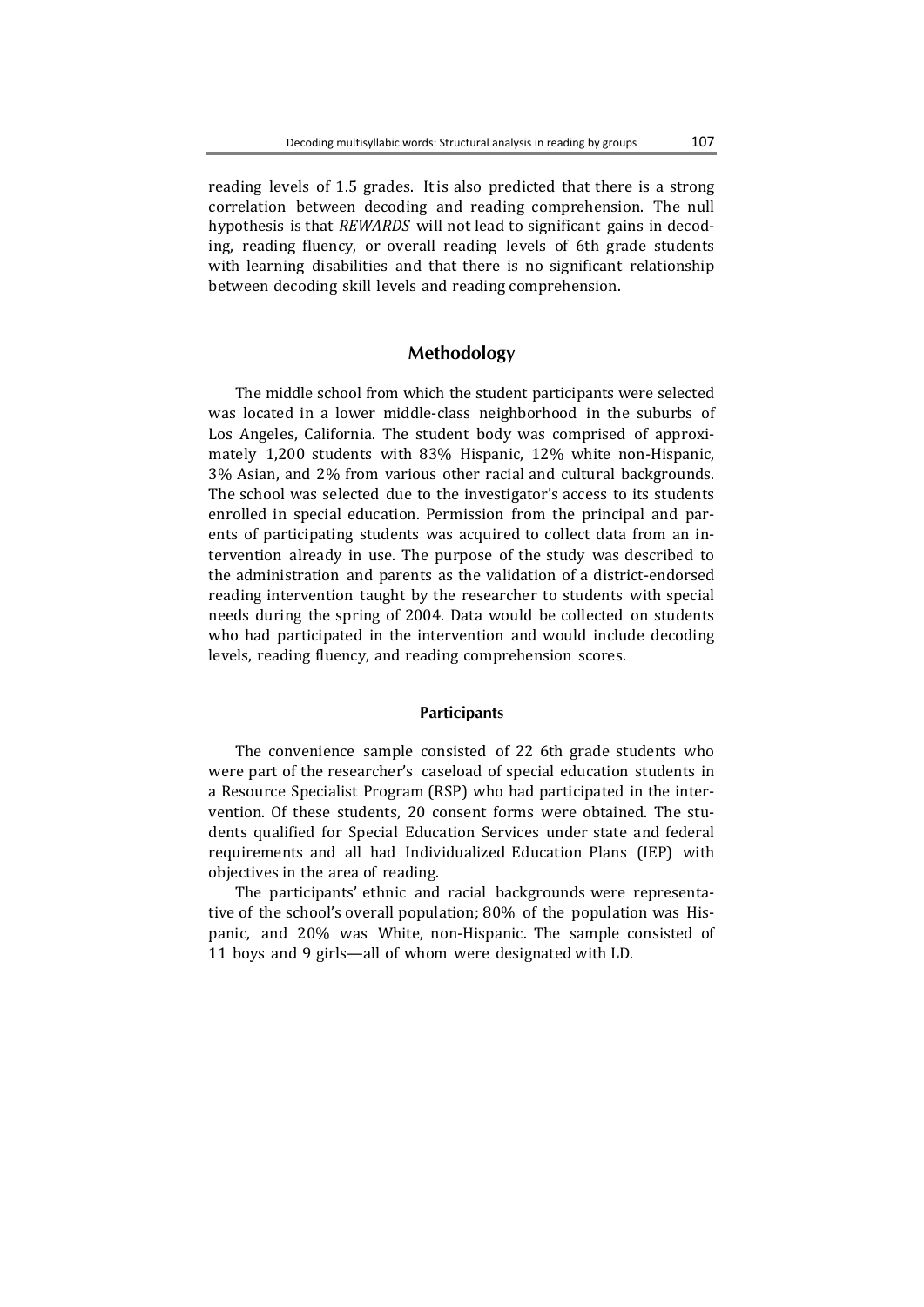## **Research instruments**

Two primary instruments were used in the data collection procedure. The first instrument used was the Basic Reading Inventory (BRI) (Johns, 2001). First, graded word lists were used to determine the students' decoding level. The decoding level was used to determine the initial reading comprehension passage; these passages provided contextual word identification measures as well as literal and inferential questions which aided in determining the reading comprehension GE. The students' independent, instructional, and frustration reading levels were then determined by factoring decoding ability with reading comprehension levels. Both the instructional decoding and word recognition levels were used in determining the overall decoding GE for each student. The statistical mean decoding GE was calculated from these two measures.

The second instrument used was the Dynamic Indicators of Basic Early Literacy Skills (DIBELS) (Good & Kaminski, 2002). DIBELS are a set of standardized, individually administered measures for early literacy skills. Each measure has been thoroughly researched and demonstrated to be reliable and valid indicators of early literacy development. The Oral Reading Fluency subtests follow a curriculum-based assessment model in using 1-minute timings to determine reading rates or fluency; four subtests were read at the students' individual instructional reading levels as determined by the BRI. These passages were scored and values expressed in WCM. The statistical mean for reading fluency will be generated from the four readings for each student as this has been determined to be a valid method (Kamps et. al., 2003).

#### **Data collection procedures**

The pretest measures were given to both groups one week prior to the beginning of the intervention. The BRI was administered in order to calculate reading levels. Students' instructional reading levels were used to administer the DIBELS Oral Reading Fluency subtest. Four passages at the student's instructional reading level were used to generate a mean WCM. Also, four passages were administered at the students' grade level and mean WCM scores were calculated. The same assessment procedures were followed one week after the intervention and served as the posttest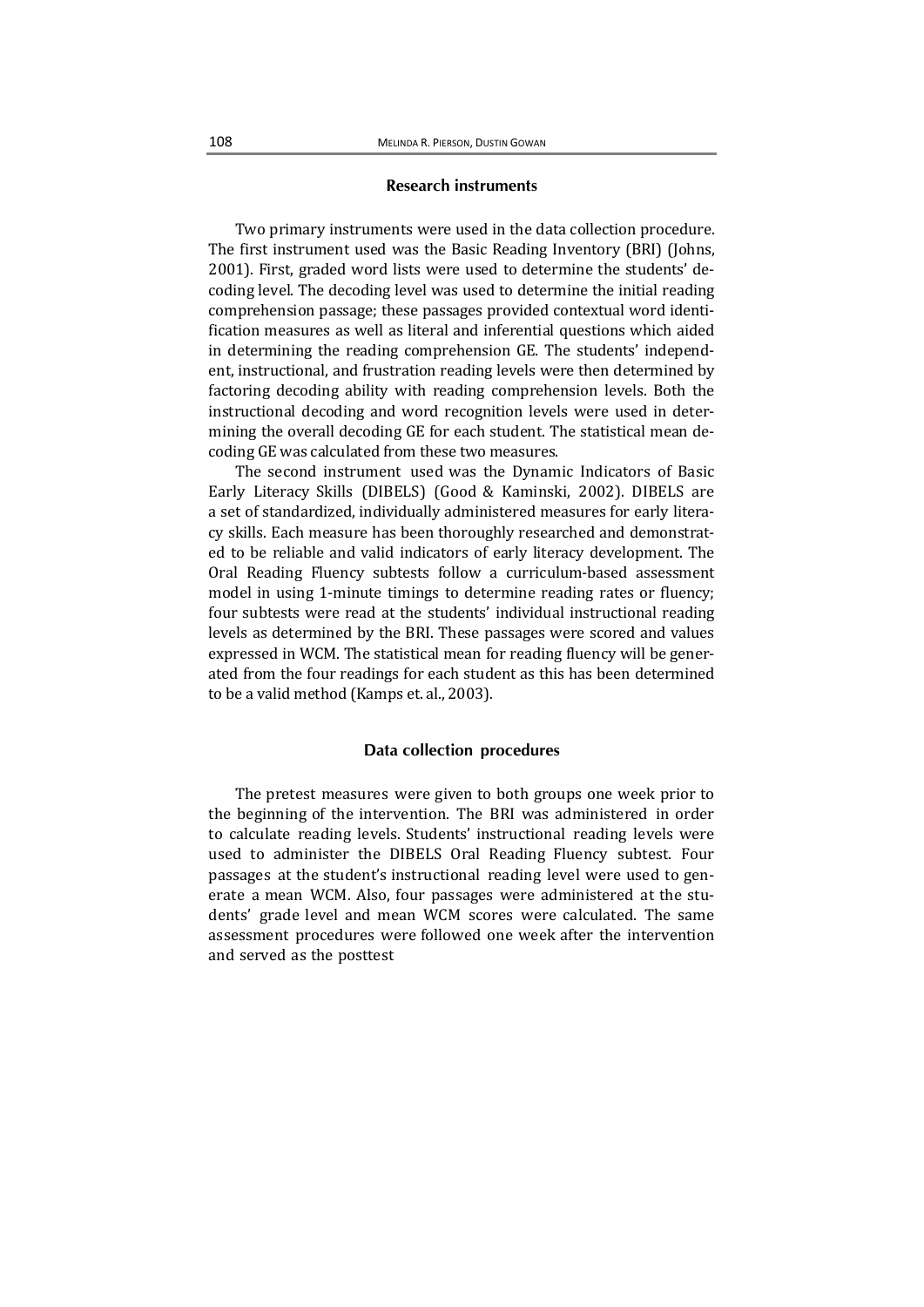## **Intervention**

Procedures were followed as outlined in the teacher training for passage reading. This consisted of teacher modeled passage reading with fluency and accuracy. Next, students were matched in groups based on ability, one stronger reader paired with a less proficient reader. The stronger reader read first to provide an additional model, while the other partner provided oral corrections; each student read a passage one time with the other providing necessary feedback. The researcher listened briefly to each group to insure maximum participation. Students' workbooks were exchanged and partners timed the other for one minute. The timer was also responsible for underlining errors made by their partner while reading. These errors were subtracted from the total words read to generate total WCM. These were charted for students' visual feedback on reading fluency progress.

## **Results**

#### **Decoding**

The pretest mean  $(M)$  decoding level of the control group was 5.05 GE and the intervention group pretest  $M = 3.25$ . The control group posttest  $M = 5.13$  and the intervention group posttest  $M = 5.05$ . The change in the mean between the tests for the control groups was 0.08 grade level. The change in the mean between tests for the intervention group was 1.8 grade levels. When the change in *M* of the control group was subtracted from the M change of the intervention group (to account for maturation), there was a net change of 1.72 grade levels.

Table 1

| $n = 10$           | Pre-Test | Post-Test | Growth |
|--------------------|----------|-----------|--------|
| Control Group      | 5.05     | 5.13      | 0.08   |
| Intervention Group | 3.25     | 5.05      | 1.8    |

Mean Decoding Levels 

Note. Units expressed in grade equivalency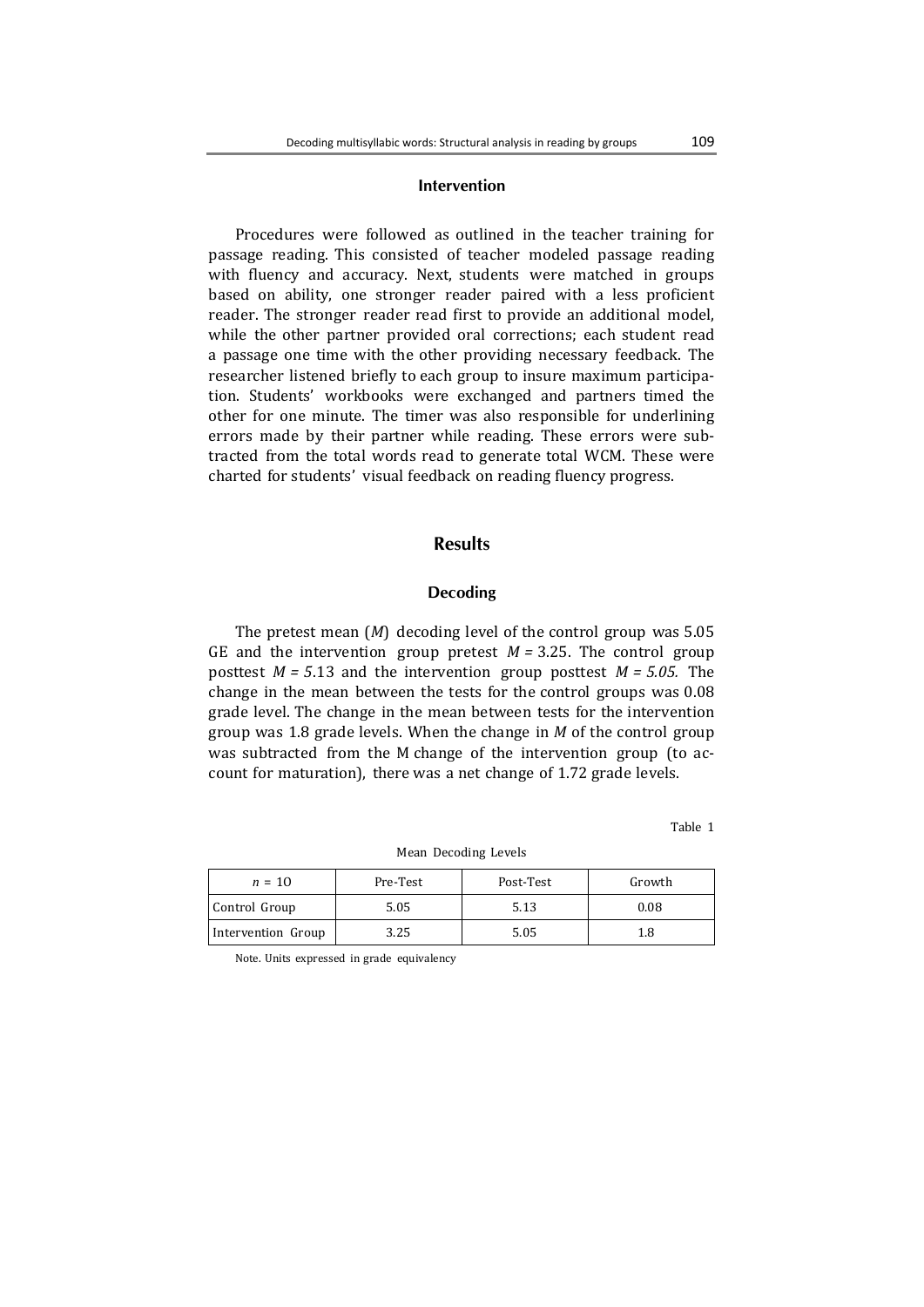#### **Instructional reading levels**

Results from the BRI mean instructional reading levels for both groups were determined. The control group pretest  $M = 4.6$  GE, and the intervention group pretest  $M = 3.4$  GE. The posttest control group  $M = 4.9$ , while the posttest intervention group  $M = 5.15$ . The change between tests for the control group was 0.3 grade levels. The change between tests for the intervention group was 1.75 grade levels. The changes in between tests were subtracted to reach a total change among groups of 1.45 grade levels.

Table 2

| $n = 10$           | Pre-Test | Post-Test | Growth |
|--------------------|----------|-----------|--------|
| Control Group      | 4.60     | 4.90      | ر.,    |
| Intervention Group | 3.40     | 5.15      | 1.75   |

Mean Instructional Reading Levels

Note. Units expressed in grade equivalency

## **Reading fluency**

The pretest reading fluency score for the control group at their instructional reading level was  $M = 78.08$  WCM, and the intervention group was  $M = 65.76$  WCM. The control group's posttest score at their instructional reading level was  $M = 91.45$  WCM, while the score of intervention group was  $M = 84.15$  WCM. Scores indicate increases of 13.37 WCM for the control group and 18.37 WCM for the intervention group at students' instructional reading levels.

The pretest reading fluency score for the control group at grade level was  $M = 85.16$  WCM and 68.65 WCM for the intervention group. The posttest score for the control group was 86.45 WCM. The intervention group's fluency measure was  $M = 80.13$  WCM. Posttest scores indicate increases of 1.29 WCM for the control and 11.48 WCM for the intervention group (please refer to Table 3 fort-test information.

#### **Pearson r**

The Pearson r was calculated to discover the relationship between decoding skill levels and reading comprehension ability. The entire sample of 20 students was used to generate the figure of .88; this indi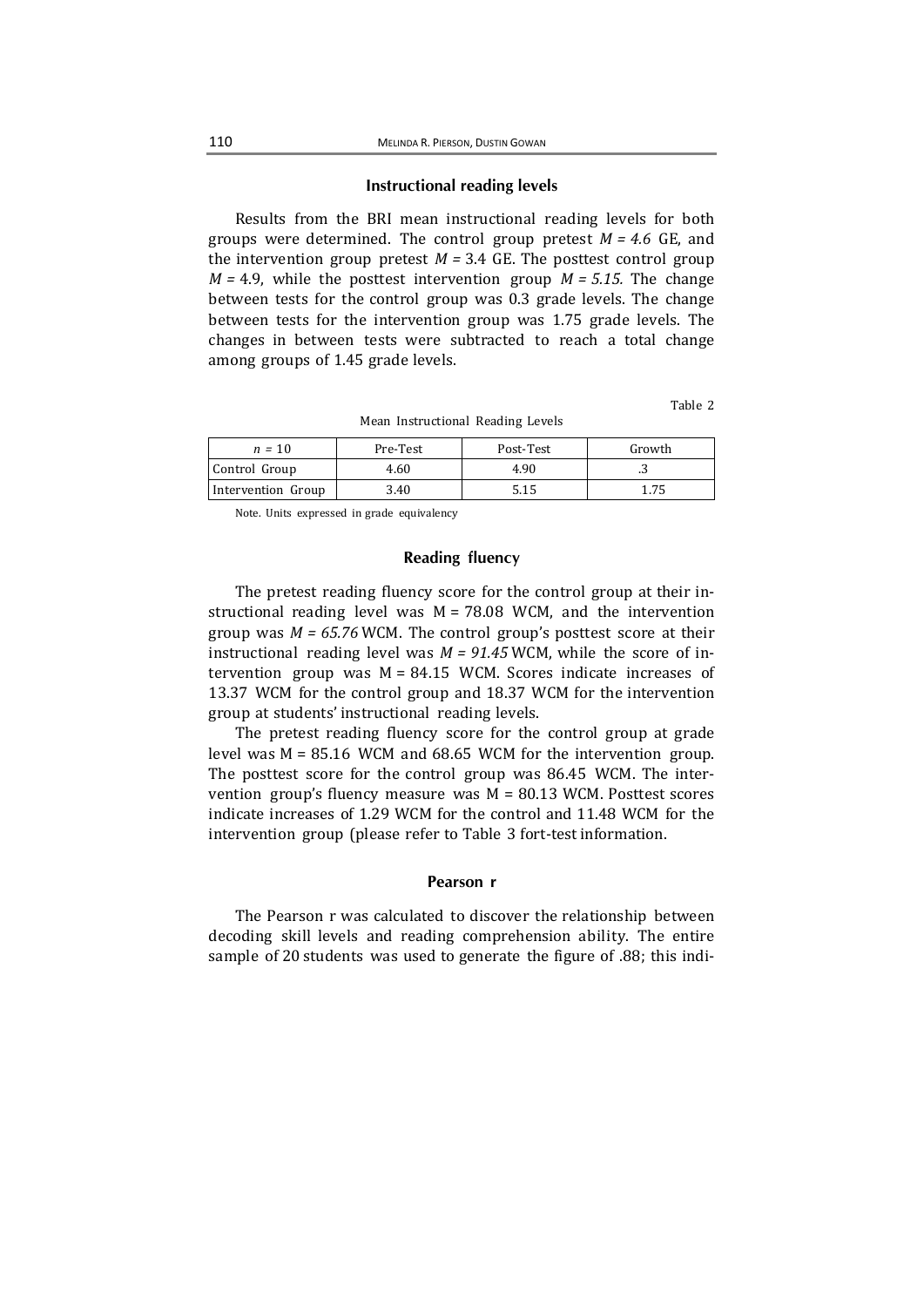cates that a strong relationship between decoding skill and reading comprehension ability exists within this study (please refer to Figure 1). The t-test for the Pearson r was referenced and the minimum level of .38 was necessary to reject the null hypothesis.



Figure 1. Pearson r Coefficient Correlation Note. All scores reported in grade equivalency (GE). Pearson  $r = .88$ .  $n = 20$ 

# **Discussion**

The effects of the *REWARDS* intervention upon this sample of students were evident in the overall scores. Students showed significant gains in decoding and reading comprehension, with less significant growth in reading fluency. A strong correlation was demonstrated between decoding skills and reading comprehension.

## **Decoding**

Systematic, structural analysis based programs have been proven successful in teaching decoding and phonics to older students. *RE*-*WARDS* emphasized both structured introductions and reviews of affixes and vowel sounds, provided practice for identification of these affixes within words, and gave students a flexible decoding strategy for multisyllabic words. Lessons provided constant exposure to new vocabulary as well as extensive review. Students appeared to be able to read longer words with more efficiency and confidence. In addition, students' multisyllabic word recognition and automaticity increased.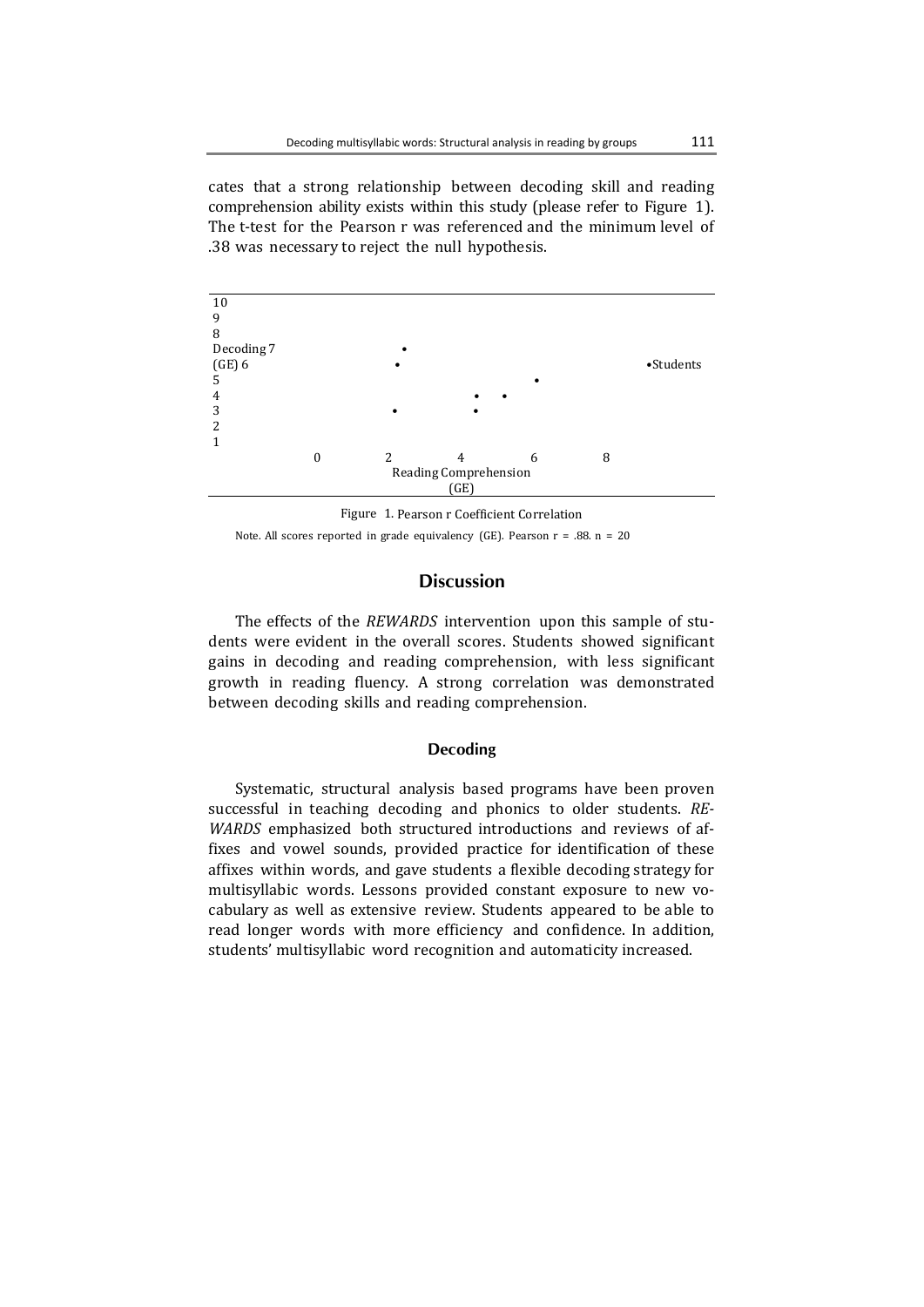Students' decoding levels increased by 1.73 grade levels in a fiveweek period. The control group's gain of only 0.08 GE during this time demonstrate relatively expected gains for students not exposed to systematic phonics instruction. Thus, the null hypothesis was rejected based upon the outcome of the posttest decoding portion of the BRI. *REWARDS* is a valid means of increasing sixth grade students with LD decoding skills.

#### **Instructional reading levels**

Despite modifications and accommodations, students with LD are often denied access to the core curriculum. Intuition alone informs one that if students are unable to decode text, they will have little success in understanding what has been read; research undoubtedly supports this cognition. With 80% of all words being multisyllabic and containing at least one affix, the likelihood of comprehending text for students experiencing decoding deficits decreases dramatically as student advance through school. Therefore, increasing struggling readers' reading comprehension is crucial to academic success.

The control group experienced gains of  $0.3$  GE in a five-week period. For students who lag behind non-disabled peers in reading comprehension, this type of gain is not enough. This vulnerable population will never compensate for the Mathew Effect. They will continue to fall further behind with each passing day. Instructional reading levels increased by 1.45 grade levels which indicate that *REWARDS* assisted the intervention group to achieve significant gains in understanding what they read. Their mean instructional reading level rose to 5.15 GE. Despite this significant gain, on average these students will have difficulty understanding 6th grade level text. Due to significant increases by the intervention group as compared to the control group over the same period of time, the null hypothesis was rejected as *REWARDS* is a valid means of increasing students reading comprehension.

## **Reading fluency**

Reading fluency is a natural extension of decoding skill. Research supports the relationship between reading fluency and reading comprehension based upon the idea of limited cognitive resources; if one spends an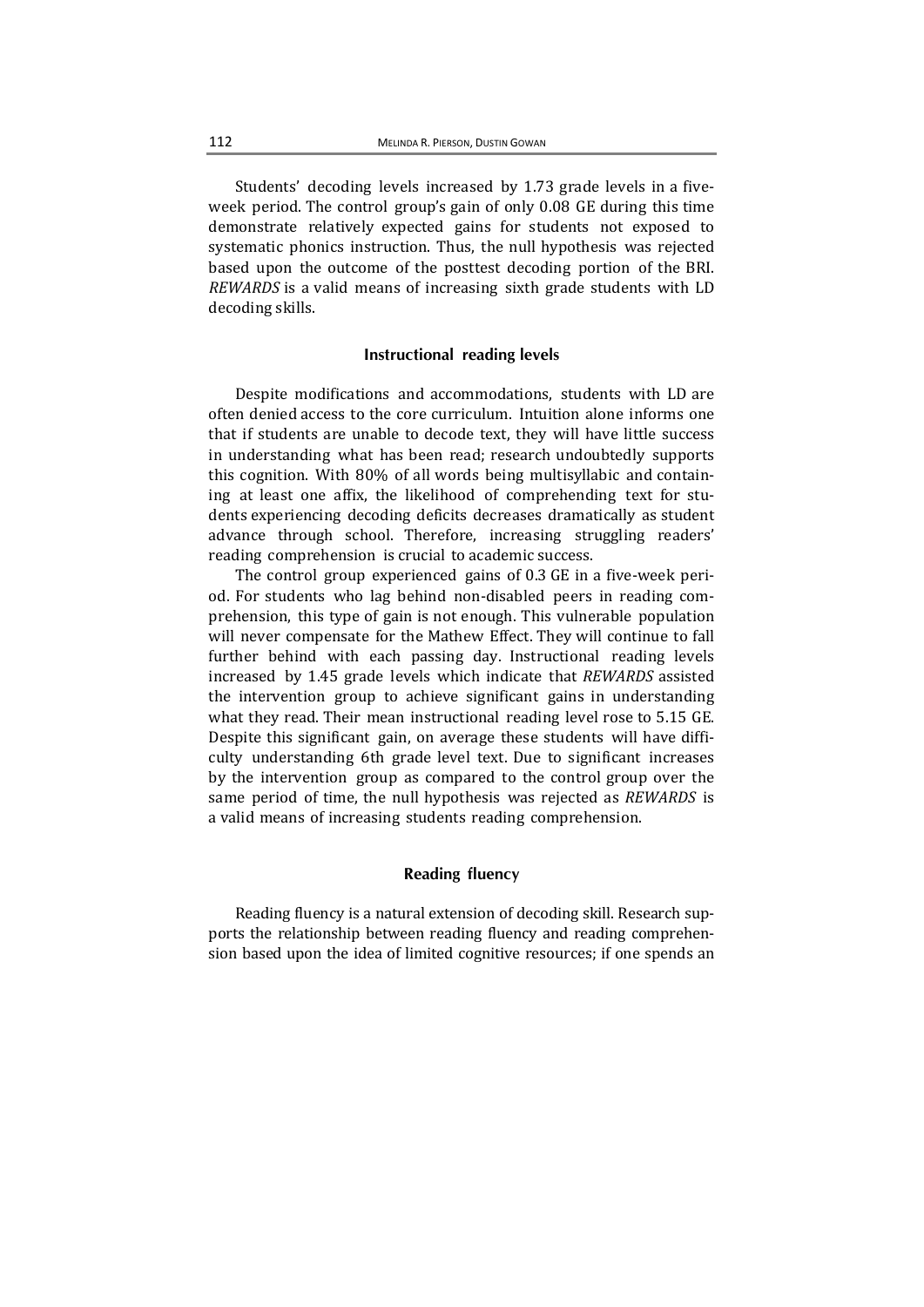inordinate proportion of cognitive energy on decoding, there is little left for comprehension. Students' reading fluency scores at their instructional reading levels increased by 18.37 WCM and the control group increased by 13.37 WCM. T-test scores for both groups indicate that increases in reading fluency were not likely due to chance. The intervention group outgained the control group on grade level passages as well. The intervention group increased by 11.48 WCM versus the control group's 1.29 WCM. The t-test score indicates that the gain demonstrated by the intervention group was significant, with the control group's insignificant gain likely due to chance. The reading fluency data for *REWARDS* supports the assumption that it is an effective intervention for increasing reading fluency scores for the population and thus the null hypothesis is rejected. Intervention group increased by  $28\%$  and the control group by  $17\%$  which seem significant, but students from both groups are still far below the grade level expectancies of between 125 and 150 WCM. On grade level passages, the intervention group's reading rate increased by 17% and the control group's by 2% Asindependent reading levels, students reading rates at grade level remain far behind grade level expectancies. The Connecticut Longitudinal Study at Adolescence (1999) rightfully titled "Persistence of Dyslexia," found that while decoding and comprehension scores may be improved in students with reading disabilities, reading fluency measures lag drastically behind, sometimes never improving. Students with LD continue to struggle reading fluently even after receiving training. They labor through difficult text and often develop compensatory skills, such as an over reliance on context clues, in order to comprehend what they read. These students remain in the drowning world of word-byword readers flooded by an ever increasing reading demand never fully developing the academic life saving skill of prosody.

## **Decoding and reading comprehension**

In conducting background research for this study, it became apparent that the relationship between reading fluency and reading comprehension was known, but the data for decoding and reading comprehension was not as readily accessible. The relationship between decoding and reading comprehension seems obvious, therefore studies that provide this correlation measure are intriguing to those facilitating academic success for struggling readers The Pearson r was calculated to generate such a finding.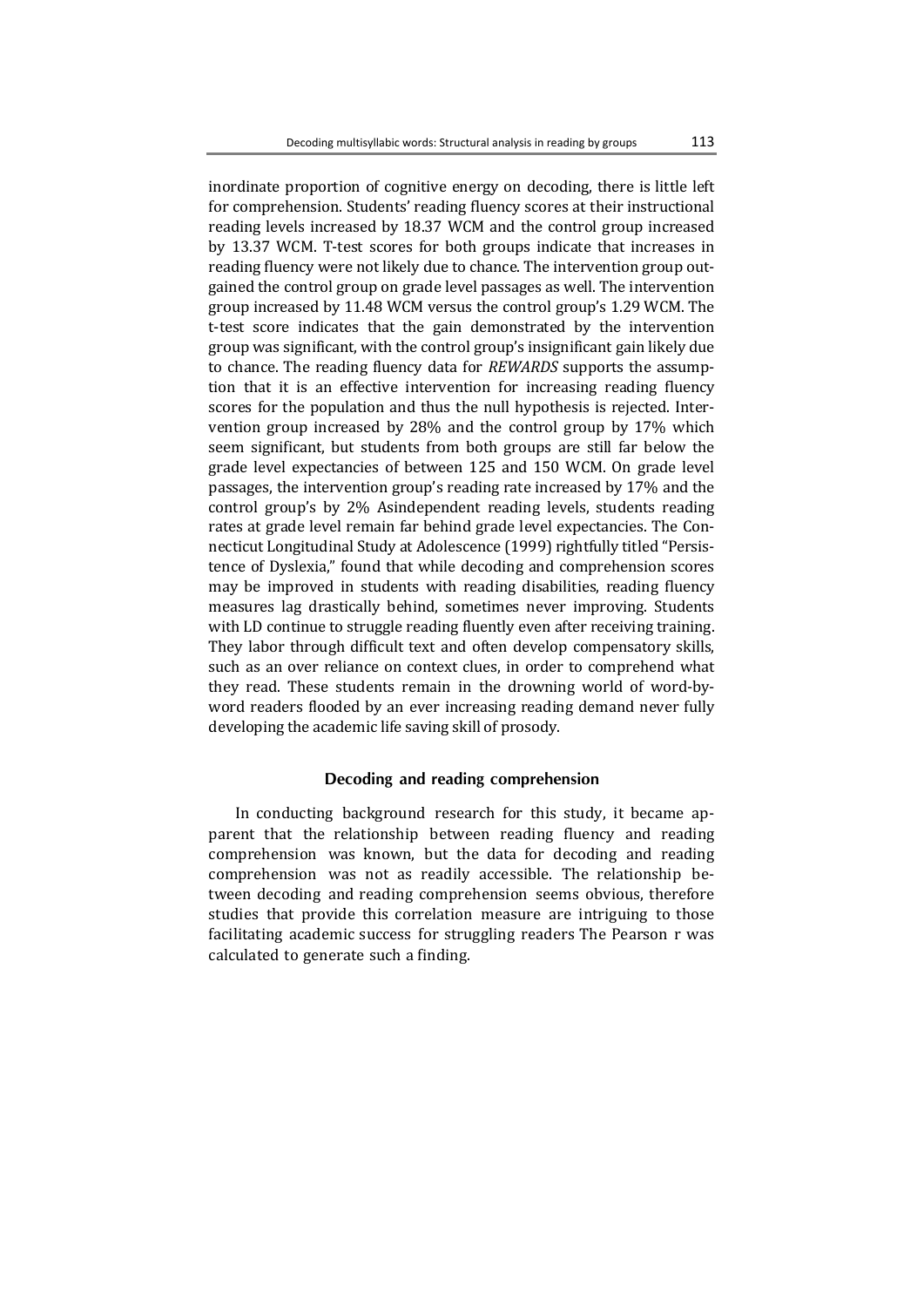The Pearson r was calculated to discover the relationship between decoding and reading comprehension. The entire sample of 20 students was used to generate the figure of .88; this indicates a very strong relationship between the two variables. Given that correlation does not indicate causation, it is safe to state (with a correlation of .88) that improving students' decoding skill levels will likely increase reading comprehension abilities.

#### **Differences among groups**

Due to sampling procedures, significant differences emerged in reading abilities among groups. There were differences between the instructional reading levels of each group from the onset. The control group was composed of significantly higher readers with *M* reading level 1.2 GE above the intervention group. Students in the control group read at a higher level and read with greater fluency. Such significant differences among groups make comparison tenuous.

#### **Student outcomes**

Student outcomes were possibly limited due to behavior challenges within the intervention group. Several students needed behavioral support throughout the intervention. The overarching dynamic of the intervention group was at times volatile. Outbursts were common, and classroom management strategies beyond those suggested by the authors were necessary. The intervention group required frequent motivational conversations regarding the impact improved reading abilities has on one's life. Students complained of being bored with the curriculum and its repetitive nature. This was the most challenging group the researcher had taken through *REWARDS* and stating that outcomes may be greater for other groups is reasonable.

## **Future research**

Promising areas for future research emerged as a result of this study. Conducting this experiment using methodology incorporating probability sampling to obtain a greater sample size would enable greater generaliza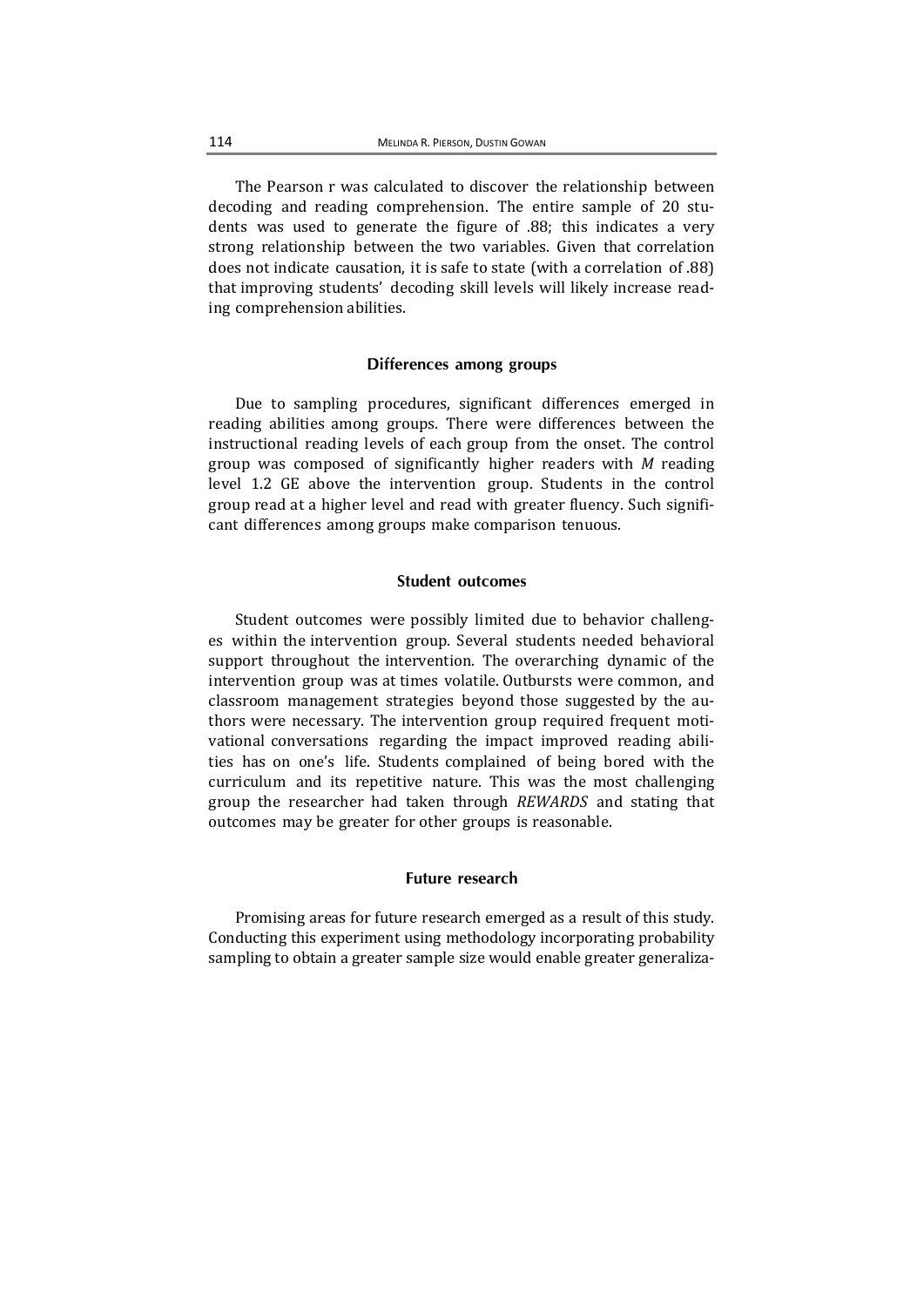tion. This would provide professionals in education greater confidence and surety in the findings. Changes in the self-perception of students have been observed as their reading skill improved. The qualitative gain in selfconfidence and self-advocacy as a result of increased reading skill level may interest those in the field of Special Education. With the findings of the Connecticut Longitudinal Study (1999) as they relate to reading fluency, do structured reading fluency training programs offer students with LD long term reading skill improvement, or would they be more benefited by other types of reading interventions? These are three areas implicated for future research generated by this study.

#### REFERENCES

- ADAMS, M. J. (1990) *Beginning to read: Thinking and learning about print.* Cam‐ bridge, MA: MIT Press.
- ARCHER, A. L., GLEASON, M. M. & VACHON, V. L. (2000) *REWARDS Reading excel lence: Word attack and rate development strategies. Longmont, CO: Sopris West.*
- ARCHER, A. L., GLEASON, M. M. & VACHON, V. L.  $(2003)$  Decoding and fluency: Foundation skills for struggling older readers. *Learning Disabilities Quarterly*. 26(2). pp. 89–102.
- ARY, D., JACOBS, L., ASGHAR, R. (2002) *Introduction to research in education.* 6th ed. Belmont, CA: Wadsworth.
- CANNEY, G. & SCHREINER, R. (1976) A study of the effectiveness of selected syllabication rules and phonogram patterns for word attack. *Reading Research Quarterly*. 2. pp. 102–124.
- CARNINE, D. W., SILBERT, J. & KAMEENUI, E. J. (1997) *Direct instruction reading*. 3rd ed. New Jersey: Prentice Hall.
- COHEN, J. (1988) *Statistical power analysis for the behavioral sciences.* Hillsdale, NJ: Erlbaum.
- CUNNINGHAM, P. (1998) The multisyllabic word dilemma: Helping students build meaning, spell, and read "big" words. *Reading &Writing Quarterly: Overcoming Learning Disabilities*. 14. pp. 189–219.
- CUNNINGHAM, J. & CUNNINGHAM, P. (2002) What we know about how to teach phonics. In: Farstrup, E. & Samuels, S. J. (eds.) *What Research Has to Say About Reading Instruction*. 3rd ed. Newark, DE: International Reading Association. pp. 90–109.
- FOORMAN, B. R. et al. (1998, March) The role of instruction in learning to read: preventing reading failure in at-risk children. *Journal of Educational Psychology*. 90(1). pp. 37–55.
- FUCHS, D. et al. (2001) Developing first-grade fluency through peer mediation *Teaching Exceptional Children*. 34(2). pp. 90–93.
- GOOD, R. H. & KAMINSKI, R. A. (eds.) (2002) *Dynamic indicators of basic early literacy skills*. 6th ed. Eugene, OR: Institute for the Development of Education Achievement.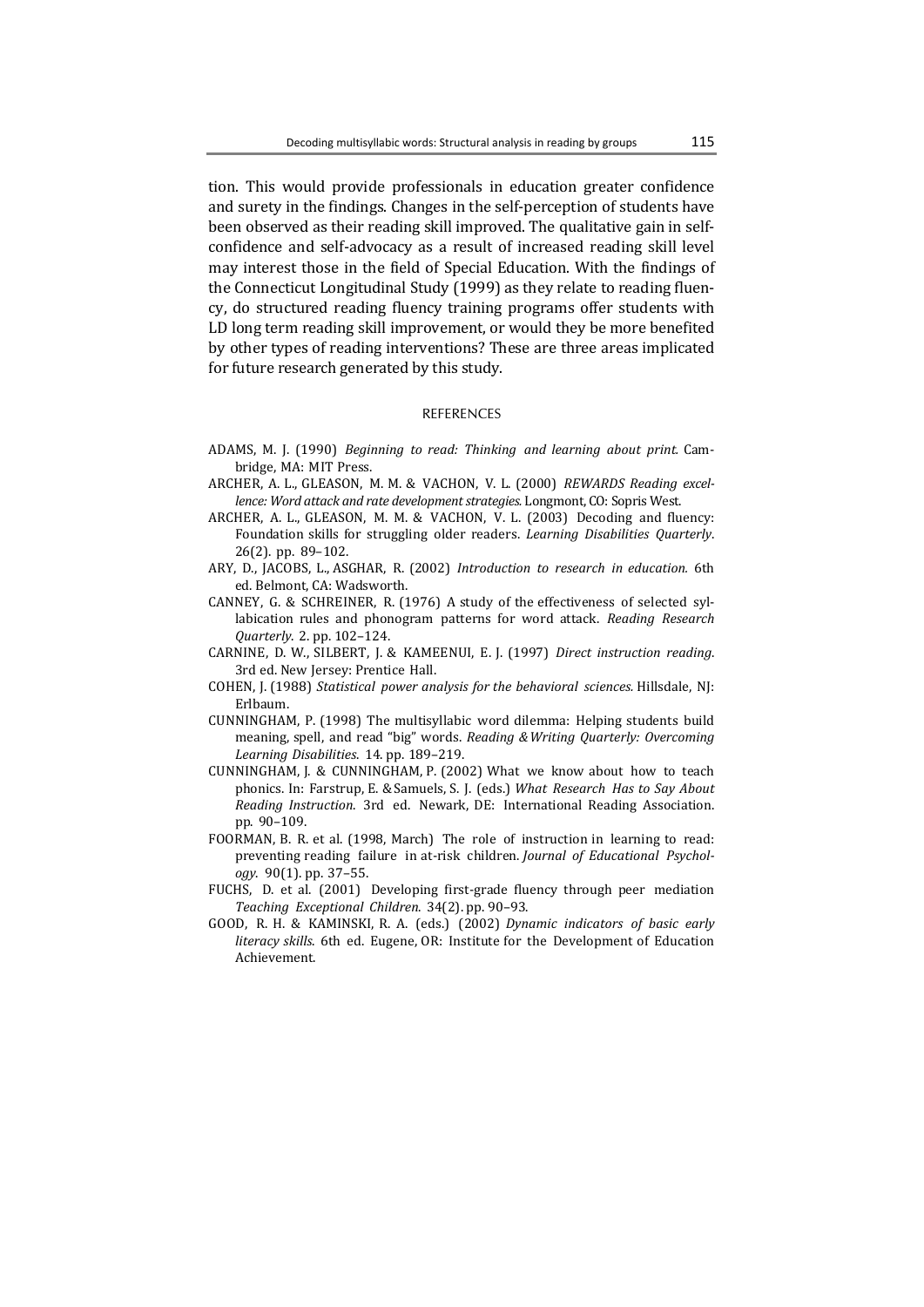JOHNS, J. (2001) *Basic reading inventory.* Dubuqe, IA: Kendall/Hunt.

- JUEL, C. (1996) What makes literacy tutoring effective? *Reading Research Quarterly*. 31(3). pp. 268–289.
- KAMPS, D. M. et al. (2003) Curriculum influences on growth in early reading fluency for students with academic and behavioral risks: A descriptive study. *Journal of Emotional and Behavioral Disorders.* 11(3). pp. 211–224.
- KUHN, M. R. & STAHL, S. A. (2003) Fluency: A review of developmental and remedial practices. *Journal of Educational Psychology*. 95. pp. 3–21.
- LABERGE, D. & SAMUELS, S. J. (1974) Toward a theory of automatic information processing in reading. *Cognitive Psychology*. 6. pp. 292–323.
- LENZ, B. & HUGHES, C.  $(1990, \text{ March})$  A word identification strategy for adolescents with learning disabilities. *Journal of Learning Disabilities*. 23. pp. 149– 158, 163.
- LYON, G. R. (1995) Research initiatives in learning disabilities: Contributions from scientists supported by the National Institute of Child Health and Human Development. *Journal of Child Neurology*. 10. pp. 120–126.
- MEYER, M. S. & FELTON, R. H. (1999) Repeated reading to enhance fluency: Old approaches and new directions. *Annals of Dyslexia*. 49. pp. 283–306.
- MOATS, L. C. (2001) When older students can't read. *Educational Leadership*. 58. pp. 36–40.
- NAGY, W. & ANDERSON, R. (1984). How many words are there in printed school English. *Reading Research Quarterly*. 19. pp. 304–330.
- NATIONAL READING PANEL. (2000) Teaching children to read: An evidencebased, assessment of the scientific research literature on reading and its implications for reading instruction. *Bethesda, MD: National Reading Panel.* Na‐ tional Institute of Child Health and Human Development.
- OSBORN, J. & LEHR, F. (2003) *A focus on fluency: Research‐based practices in early reading series*. Honolulu, HI: Pacific Resources for Education and Learning.
- PERFETTI, C. A. (1985) *Reading ability.* New York: Oxford Press. pp. 118-212.
- RASINSKI, T. V. et al. (1994) Effects of fluency development on urban second-grade readers. *Journal of Educational Psychology*. 87. pp. 158–165.
- RAYNER, K. & POLLATSEK, A. (1989) The *psychology of reading*. Massachusetts: Lawrence Erlbaum Associates.
- RILEY, R. W.  $(1996)$  Improving the reading and writing skills of America's students. *LearningDisability Quarterly*. 19(2). pp. 67–69.
- SAMUELS, S. J. (1979) The method of repeated readings. *The Reading Teacher*. 32. pp. 403–408.
- SAMUELS, S. J., LABERGE, D. & BREMER, C. D. (1978) Units of word recognition: Evidence for developmental changes. *Journal of Verbal Learning and Verbal Behavior*. 17. pp. 715–720.
- SHAYWITZ, S. E. et al. (1999). Persistence of dyslexia: The Connecticut longitudinal study. *Pediatrics*. 104. pp. 1351–1359.
- SHEFLEBINE, J.  $(1990)$  A syllabic-unit approach to teaching decoding of polysyllabic words to fourth- and sixth-grade disabled readers. In: Zutell, J. & McCormick, S. (eds.), *Literacy theory and research: Analysis from multiple para‐* digms. Chicago: National Reading Conference. pp. 223-230.